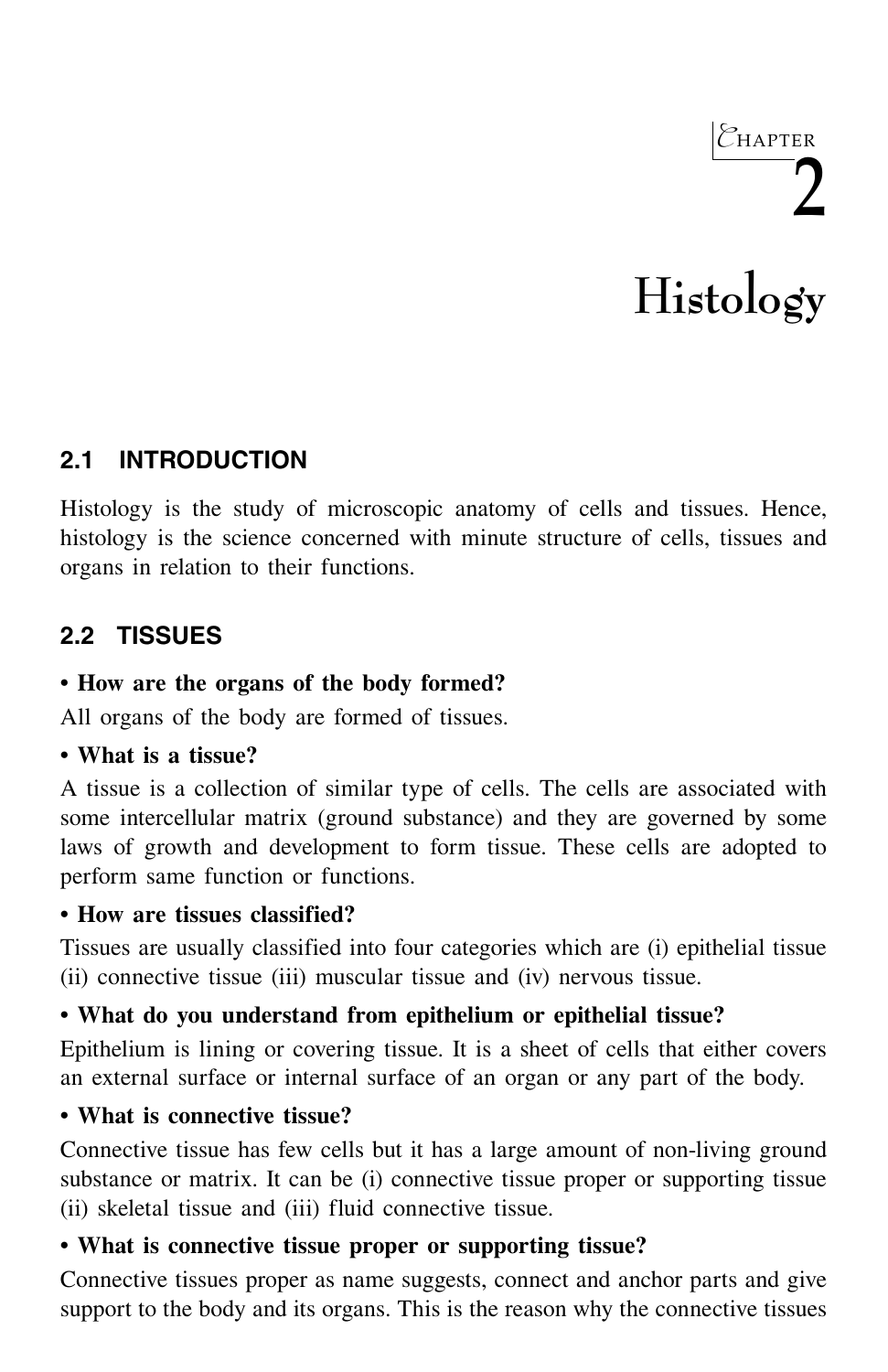blood cells). The blood forming activity of marrow gradually lessens with age and red marrow is replaced by yellow marrow.

#### **• What is fluid connective tissue?**

Blood is a liquid connective tissue. It is a red coloured fluid. It consists of a liquid portion which is called plasma and of three different kinds of cells. The cells are (i) red blood corpuscles (ii) white blood corpuscles and (iii) platelets.

 Plasma is the liquid portion of the blood. It forms about two-thirds of the blood. It contains about 80% of water. It is almost a colourless clear fluid and contains everchanging variety of substances in solution and suspension. Among the various substances present in the plasma such as gases, absorbed food material, inorganic salts, vitamins, metabolic waste products, hormones, antitoxin, it also has soluble blood protein called fibrinogen.

 The cytoplasm of red corpuscles contains a pigment which is called haemoglobin. The haemoglobin makes the red corpuscles appear red. The haemoglobin combines readily with oxygen in the lungs to form an unstable compound which is called oxyhaemoglobin. In the tissues, oxyhaemoglobin breaks up and releases oxygen. Here haemoglobin combines with carbon dioxide to form an unstable compound which is called carboxyhaemoglobin. Carboxy haemoglobin breaks up in the lungs and releases carbon dioxide for expiration. Haemoglobin, therefore, transports gases and as such plays a vital part in respiration. The red corpuscles are formed in the liver and the spleen which also destroy the worn out corpuscles. As these are nucleated, they live for a pretty long time.

 The white blood corpuscles (leucocytes) are small, semi-transparent, nucleated and amoeboid cells. These can crawl out between neighbouring endothelial cells and hence they are found in every nook and corner of the body. At any part of the body having infection, they accumulate in very large numbers and serve to defend the body against the disease germs. They are able to eat bacteria and other germs in amoeba-like manner. White blood corpuscles are produced in the bone marrow and lymphatic glands.

 Platelets contain a chemical which plays an important role in the clotting of blood.

#### **• What are the various functions of blood?**

The various functions of blood are:

 (a) *Transport of gases* RBC (red blood corpuscle) combines with oxygen to form oxyhaemoglobin which breaks up and releases oxygen in tissues. In tissues, RBC combines with carbon dioxide to form carboxyhaemoglobin which breaks up in the lungs to release carbon dioxide for expiration.